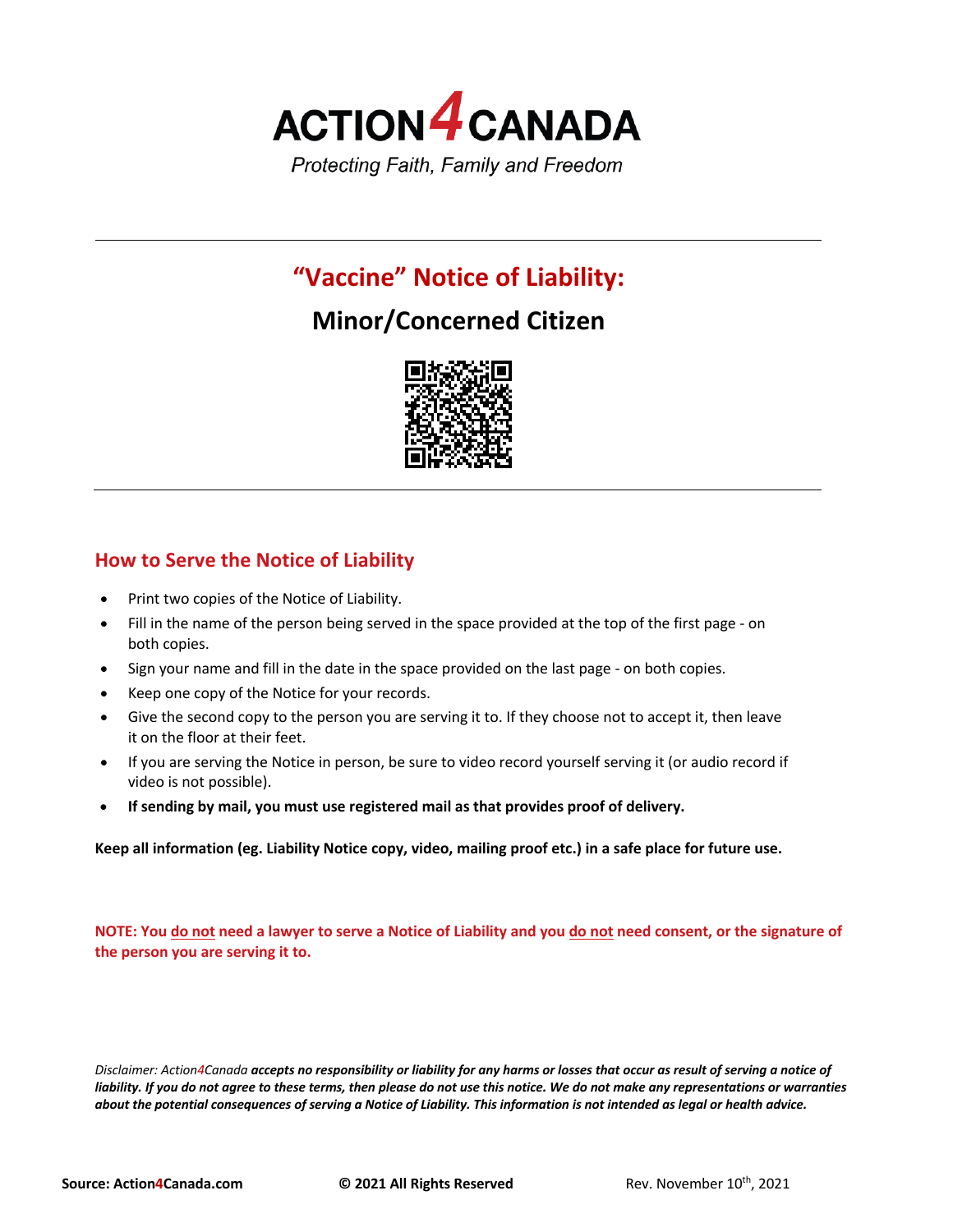# **"Vaccine" Notice of Liability Minor/Concerned Citizen**

To: School Superintendents, Heads of Schools/Universities/Colleges, School Board Executives, Directors, Principals, Teachers, Deans and Administration

#### **Attention:**

#### **Re: COVID-19 injections recommended or administered to minors (under 19 years of age)**

**You are unlawfully practicing medicine by prescribing, recommending, facilitating, advertising, mandating, incentivising, and using coercion to insist students, including minors submit to ANY vaccine including the experimental gene therapy injections for COVID-19, commonly referred to as a "vaccine".**

To begin with, the emergency measures are based on the claim that we are experiencing a "public health emergency". There is no evidence to substantiate this claim. In fact, the evidence indicates that we are experiencing a rate of infection consistent with a normal influenza season $<sup>1</sup>$ .</sup>

The purported increase in "cases" is a direct consequence of increased testing through the inappropriate use of the PCR instrument to diagnose so-called COVID-19. It has been well established that the PCR test was never designed or intended as a diagnostic tool and is not an acceptable instrument to measure this so-called pandemic. Its inventor, Kary Mullis, has clearly indicated that the PCR testing device was never created to test for coronaviruses<sup>2</sup>. Mullis warns that, "the PCR Test can be used to find almost anything, in anybody. If you can amplify one single molecule, then you can find it because that molecule is nearly in every single person".

Despite this warning, the current PCR test utilization, set at higher amplifications, is producing up to 97% false positives<sup>3</sup>. Therefore, any imposed emergency measures that are based on PCR testing are unwarranted, unscientific, and quite possibly fraudulent. An international consortium of life-science scientists has also detected 10 major scientificflaws at the molecular and methodological level in a 3-peer review of the RTPCR test to detect SARS-CoV-2<sup>4</sup>.

In November 2020, a Portuguese court ruled that PCR tests are unreliable<sup>5</sup>. On December 14, 2020, the WHO admittedthe PCR Test has a 'problem' at high amplifications as it detects dead cells from old viruses, giving a false positive<sup>6</sup>. Feb 16, 2021, BC Health Officer Bonnie Henry, admitted PCR tests are unreliable<sup>7</sup>. On April 8, 2021, the Austrian court ruled the PCR was unsuited for COVID testing<sup>8</sup>. On April 8, 2021, a German Court ruled against PCR testing stating, "the test cannot provide any information on whether a person is infected with an active pathogen or not, because the test cannot distinguish between "dead" matter and living matter"<sup>9</sup>. On May 8, 2021, the Swedish Public Health Agency stopped PCR Testing for the same reason<sup>10</sup>. On May 10<sup>th</sup>, 2021, Manitoba's Chief Microbiologist andLaboratory Specialist, Dr. Jared Bullard testified under cross-examination in a trial before the court of the Queen's Bench in Manitoba, that PCR test results do not verify infectiousness and were never intended to be used to diagnose respiratory illnesses $11$ .

Based on this compelling and factual information, the emergency use of the COVID-19 experimental injections is not required or recommended.

https://www.bitchute.com/video/nQgq0BxXfZ4f

<sup>2</sup> https://rumble.com/vhu4rz-kary-mullis-inventor-of-the-pcr-test.html

https://academic.oup.com/cid/advance-article/doi/10.1093/cid/ciaa1491/5912603

https://cormandrostenreview.com/report/

<sup>5</sup> https://unitynewsnetwork.co.uk/portuguese-court-rules-pcr-tests-unreliable-quarantines-unlawful-media-blackout/

https://principia-scientific.com/who-finally-admits-covid19-pcr-test-has-a-problem/

https://rumble.com/vhww4d-bc-health-officer-admits-pcr-test-is-unreliable.html

<sup>8</sup> https://greatgameindia.com/austria-court-pcr-test/

<sup>9</sup> https://2020news.de/en/sensational-verdict-from-weimar-no-masks-no-distance-no-more-tests-for-pupils/ /

 $10$  https://tapnewswire.com/2021/05/sweden-stops-pcr-tests-as-covid19-diagnosis/<br> $11$  https://www.jccf.ca/Manitoba-chief-microbiologist-and-laboratory-specialist-56

<sup>11</sup> https://www.jccf.ca/Manitoba-chief-microbiologist-and-laboratory-specialist-56-of-positive-cases-are-not-infectious/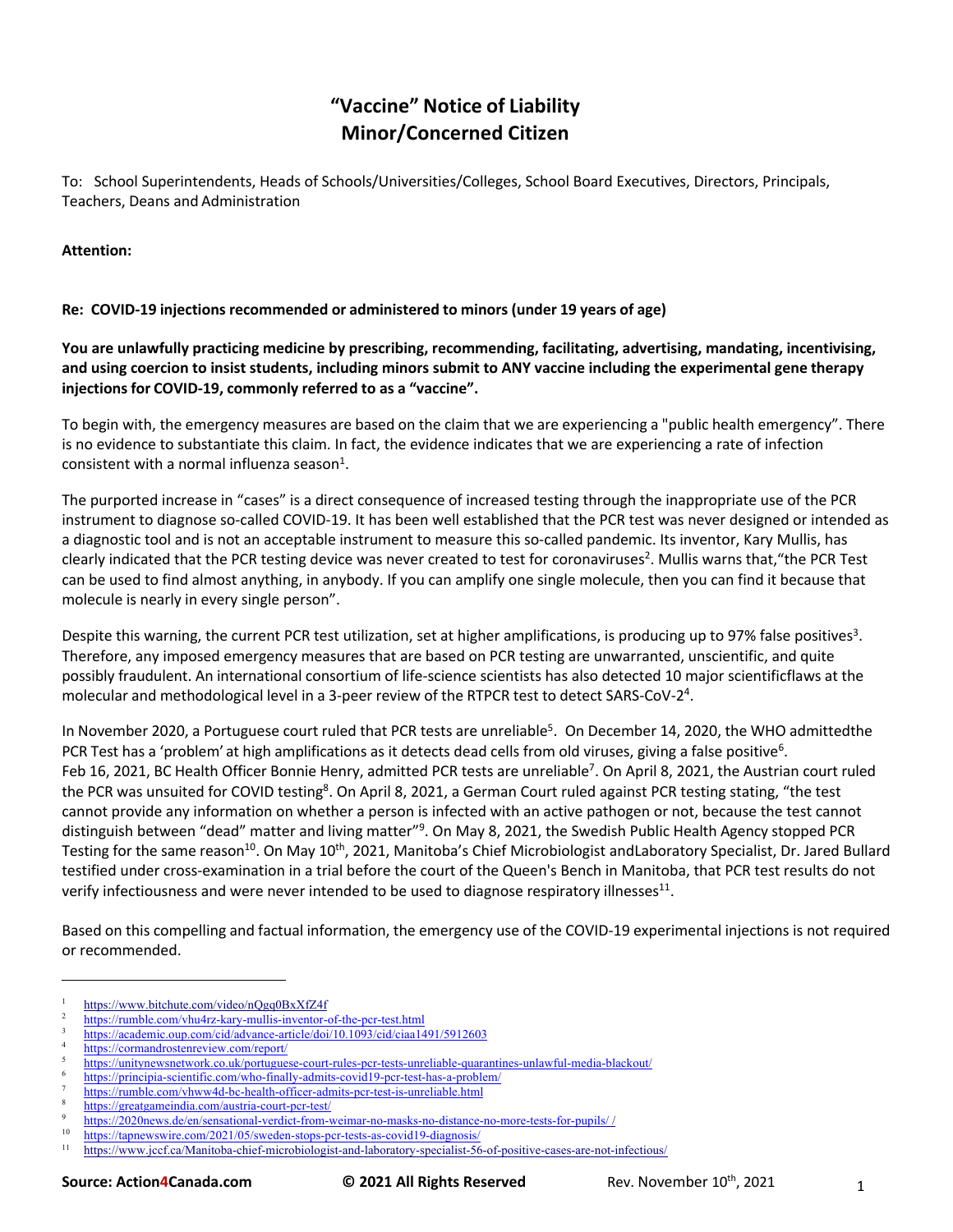#### **Whereas**:

- 1. The Nuremberg Code<sup>12</sup>, to which Canada is a signatory, states that voluntary informed consent is essential before performing medical experiments on human beings. It also confirms that the person involved should have the legal capacity to give consent, without the intervention of any element of force, fraud, deceit, duress, overreaching, or other ulterior form of constraint or coercion; and should have sufficient knowledge and comprehension of the elements of the subject matter involved so as to enable him/her to make an understanding and enlightened decision.This requires, before the acceptance of an affirmative decision by the experiment's subject, that there should be made known to him/her the nature, duration, and purpose of the experiment; the method and means by which it is to be conducted; all inconveniences and hazards reasonable to be expected; and the effects upon his/her health or person which may possibly come from participation in the experiment.
- 2. The treatments being marketed as COVID-19 "vaccines", are still in Phase III clinical trials until 2023<sup>13</sup>, and hence qualify as a medical experiment. People taking these treatments are enrolled as test-subjects and many are unaware that the injections are not actual vaccines as they do not contain a virus but instead an experimental genetherapy.
- 3. Vaccine development is a long, complex process, often lasting 10-15 years <sup>14</sup>. COVID-19 injections have only been in trials for just over a year so there is no long-term safety data available and therefore fully informed consent is not possible.
- 4. No other coronavirus vaccine (i.e., MERS, SARS-1) has ever been approved for market due to antibody-dependent enhancement, which results in severe illness and death in animal models<sup>15</sup>.
- 5. Numerous doctors, scientists, and medical experts are issuing dire warnings about the short and long-term effectsof COVID-19 injections, including but not limited to, death, blood clots, infertility, miscarriages, Bell's Palsy, cancer, inflammatory conditions, autoimmune disease, early-onset dementia, convulsions, anaphylaxis, inflammation of the heart<sup>16</sup>, and antibody-dependent enhancement leading to death; this includes in children ages12-17 years old<sup>17</sup>.

Dr. Byram Bridle, a pro-vaccine Associate Professor of Viral Immunology at the University of Guelph, gives a terrifying warning of the harms of the experimental treatments in a new peer reviewed scientifically published research study<sup>18</sup> on COVID-19 shots. The Spike Protein added to the "vaccine" gets into the blood and circulates throughout the individuals over several days post-vaccination. It then accumulates in the tissues such as the spleen,bone marrow, liver, adrenal glands, testes, and of great concern, it accumulates in high concentrations in the ovaries. Dr. Bridle notes that they "have known for a long time that the Spike Protein is a pathogenic protein, it is atoxin, and can cause damage if it gets into blood circulation". The study confirms the combination is causing clotting, neurological damage, bleeding, heart problems, etc.

There is also a high concentration of the Spike Protein getting into breast milk, and subsequent reports of suckling infants developing bleeding disorders in the gastrointestinal tract. There are further warnings that this injection will render children infertile, and that people who have been vaccinated should NOT donate blood.

6. Minors are at nearly zero percent risk of contracting or transmitting this respiratory illness and are, instead, buffers which help others build their immune system. The overall survival rate of minors is 99.997%<sup>19</sup>. In spite of these facts, the government is pushing the experimental treatment with the tragic outcome of a high incidence of injury and death<sup>20</sup>.

<sup>&</sup>lt;sup>12</sup> https://media.tghn.org/medialibrary/2011/04/BMJ\_No\_7070\_Volume\_313\_The\_Nuremberg\_Code.pdf<br>13 https://thisis.thisis.thisis.com/2014/01/brane NCT042697994...........NCT04269799.e. Jacques 2.e.u.l. 1

 $13$  https://clinicaltrials.gov/ct2/show/NCT04368728?term=NCT04368728&draw=2&rank=1

<sup>&</sup>lt;sup>14</sup> https://www.historyofvaccines.org/content/articles/vaccine-development-testing-and-regulation<br><sup>15</sup> https://www.teadfanline.com/dei/6:11/10,1090/01645515,2016,1177699

<sup>&</sup>lt;sup>15</sup> https://www.tandfonline.com/doi/full/10.1080/21645515.2016.1177688

<sup>16</sup> https://nbcconnecticut.com/news/coronavirus/connecticut-confirms-at-least-18-cases-of-apparent-heart-problems-in-young- people-after-covid-19 vaccination/2494534/

<sup>&</sup>lt;sup>17</sup> childrenshealthdefense.org/defender/vaers-data-reports-injuries-12-to-17-year-olds-more-than-triple/

<sup>&</sup>lt;sup>18</sup> https://omny.fm/shows/on-point-with-alex-pierson/new-peer-reviewed-study-on-covid-19-vaccines-sugge<br> $\frac{19}{2}$  enline env(flip com/inblu/utbe/mobile/index-html?a=08\_(ne 0)

 $\frac{19}{20}$  online.anyflip.com/inblw/ufbs/mobile/index.html?s=08 (pg. 9)<br>ttps://www.tondfonline.com/doi/full/10.1080/14760584.2020.

https://www.tandfonline.com/doi/full/10.1080/14760584.2020.1800463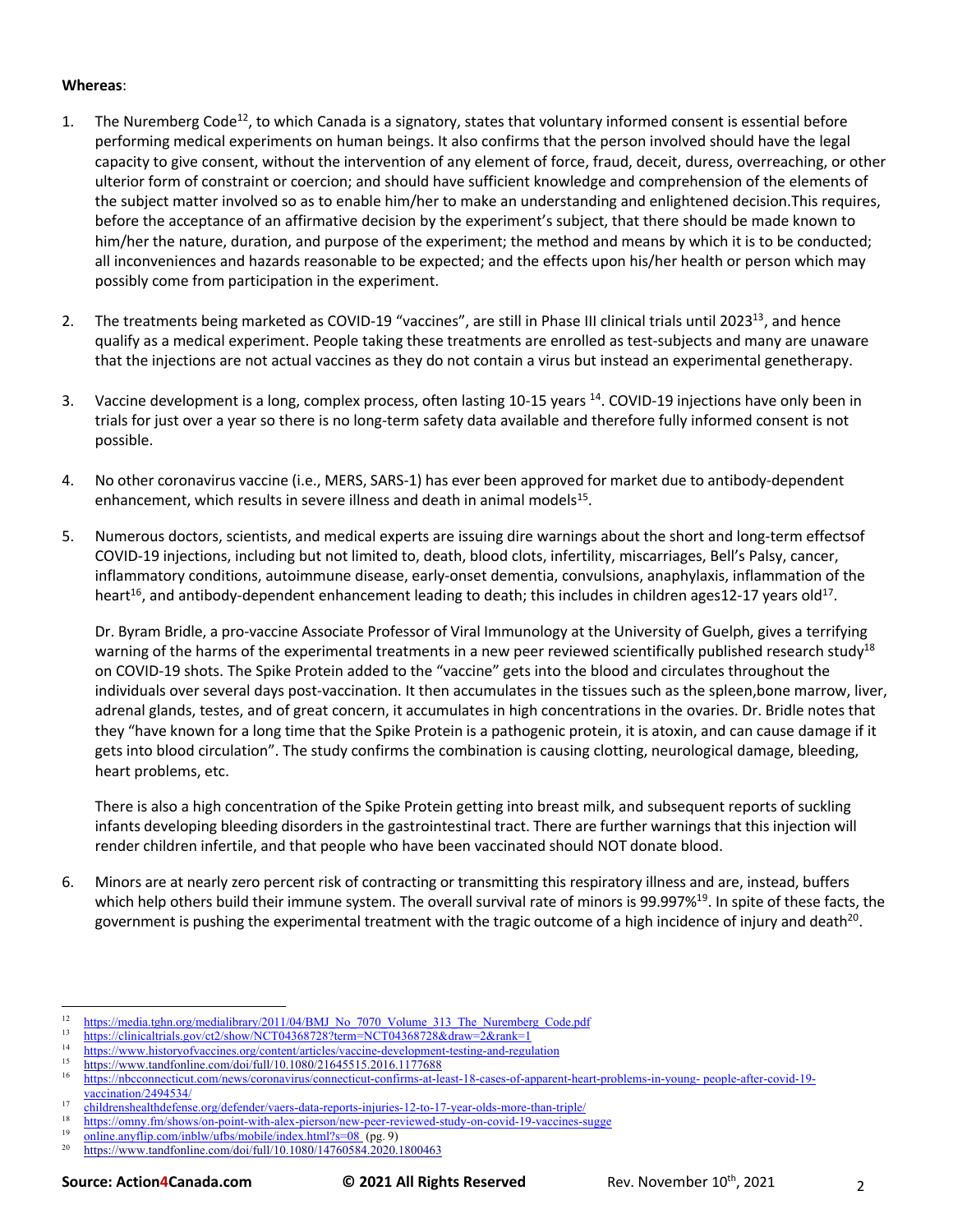7. According to Health Canada's Summary Basis of Decision<sup>21</sup>, updated May 20, 2021, the trials have not proven the COVID-19 treatments prevent infection or transmission. The Summary also reports that both Moderna and Pfizer identified six areas of missing (limited/no clinical data) information: "use in paediatric (age 0-18)", "use in pregnant and breastfeeding women", "long-term safety", "long-term efficacy" including "real-world use", "safety and immunogenicity in subjects with immune-suppression", and concomitant administration of non- COVID vaccines".

Under the Risk Management plan section of the Summary Basis of Decision, it includes a statement based on clinical and non-clinical studies that "one important potential risk was identified being vaccine-associated enhanced disease, including VAERD (vaccine-associated enhanced respiratory disease)". In other words, the shotincreases the risk of disease and side-effects, and weakens immunity toward future SARS related illness.

The report specifically states, "the possibility of vaccine-induced disease enhancement after vaccination against SARS-CoV-2 has been flagged as a potential safety concern that requires particular attention by the scientific community, including the World Health Organization (WHO), the Coalition for Epidemic Preparedness Innovations(CEPI) and the International Coalition of Medicines Regulatory Authorities (ICMRA)"22.

8. As reported to the Vaccine Adverse Events Reporting System (VAERS) in the United States, there have been moredeaths from the COVID-19 injections in five months (Dec. 2020 – May 2021) than deaths recorded in the last 23 years from all vaccines combined<sup>23</sup>. It is further reported that only one percent of vaccine injuries are reported to VAERS<sup>24</sup>, compounded by several month's delay in uploading the adverse events to the VAERS database<sup>25</sup>.

On November 5, 2021, VAERS data release for the period December 14, 2020 to October 29, 2021, showed 856,919 adverse events reports following COVID-19 injections, including 18,078 deaths and 131,027 serious injuries. Of that total, 1,320 adverse injury reports were of miscarriage or premature birth; 3,090 reported cases of Bell's Palsy; 2,070 reports of serious anaphylaxis; 10,686 reports of blood clotting disorders; and 3,030 cases of myocarditis and pericarditis<sup>26</sup>.

Dr. McCullough, a highly cited COVID doctor, came to the stunning conclusion that the government was "...scrubbing unprecedented numbers of injection-related-deaths". He further added, "...with a typical new drug at about five deaths, unexplained deaths, we get a black-box warning, your listeners would see it on TV, saying it maycause death. And then at about 50 deaths it's pulled off the market"<sup>27</sup>.

- 9. Canada's Adverse Events Following Immunization (AEFI) is a passive reporting system and is not widely promoted to the public, and is extremely time-consuming for physicians to use hence, many adverse events are going unreported there.
- 10. **Safe and effective treatments and preventive measures already exist for COVID-19 yet the government is prohibiting their use28 29.**

Children have already been exposed to unprecedented amounts of fear, instability, shaming, psychological trauma, and segregation through the COVID-19 measures and are therefore even more susceptible to being influenced by those in authority than their developmental stage would usually entail.

Schools include vaccine and COVID-19 "vaccine" curriculum, which is biased, prejudicial, and is a form of undue influence on any minor child. The curriculum excludes full disclosure of the growing risks (adverse reactions and death) of the experimental treatments, and the emerging evidence that the shots do not provide protection, as claimed. Informed

<sup>26</sup> https://childrenshealthdefense.org/defender/vaers-cdc-adverse-events-deaths-covid-vaccines/<br><sup>27</sup> herbehmens eem/2021/04/20/highly eited eevid deater eemes to stuming eerelyien gevt

<sup>&</sup>lt;sup>21</sup> https://action4canada.com/wp-content/uploads/Summary-Basis-of-Decision-COVID-19-Vaccine-Moderna-Health-Canada.pdf <br><sup>22</sup> https://www.ncbi.nlm.nih.gov/pmc/articles/PMC7566857/<br><sup>23</sup> https://www.ncbi.nlm.nih.gov/pmc/arti

<sup>23</sup> https://vaccineimpact.com/2021/CDC-death-toll-following-experimental-cOvid-injections-now-at-4863-more-than-23-previous-years-of-recorded-vaccinedeaths-according-to-vaers

<sup>&</sup>lt;sup>24</sup> https://www.lewrockwell.com/2019/10/no\_author/harvard-medical-school-professors-uncover-a-hard-to-swallow-truth-about-vaccines/<br><sup>25</sup> https://www.lewrockwell.com/2019/10/no-author/insegnative gravitations http://

 $^{25}$  https://www.cdc.gov/coronavirus/2019-ncov/vaccines/reporting-vaccinations.html<br> $^{26}$  https://skildranskaaltkdafansa.gov/dafandan/vaccines/reporting-vaccinations.html

<sup>&</sup>lt;sup>27</sup> leohohmann.com/2021/04/30/highly-cited-covid-doctor-comes-to-stunning-conclusion-govt-scrubbing-unprecedented-numbers-of-injection-related-deaths/<br><sup>28</sup> legislation-related-deaths/

<sup>&</sup>lt;sup>28</sup> washingtonexaminer.com/news/study-finds-84-fewer-hospitalizations-for-patients-treated-with-controversial-drug-hydroxychloroquine<br><sup>29</sup> elethonows com/2021/05/26/fsys recently published prodomized controlled trials con

alethonews.com/2021/05/26/five-recently-published-randomized-controlled-trials-confirm-major-statistically-significant-benefits-of-ivermectin-against-covid-19/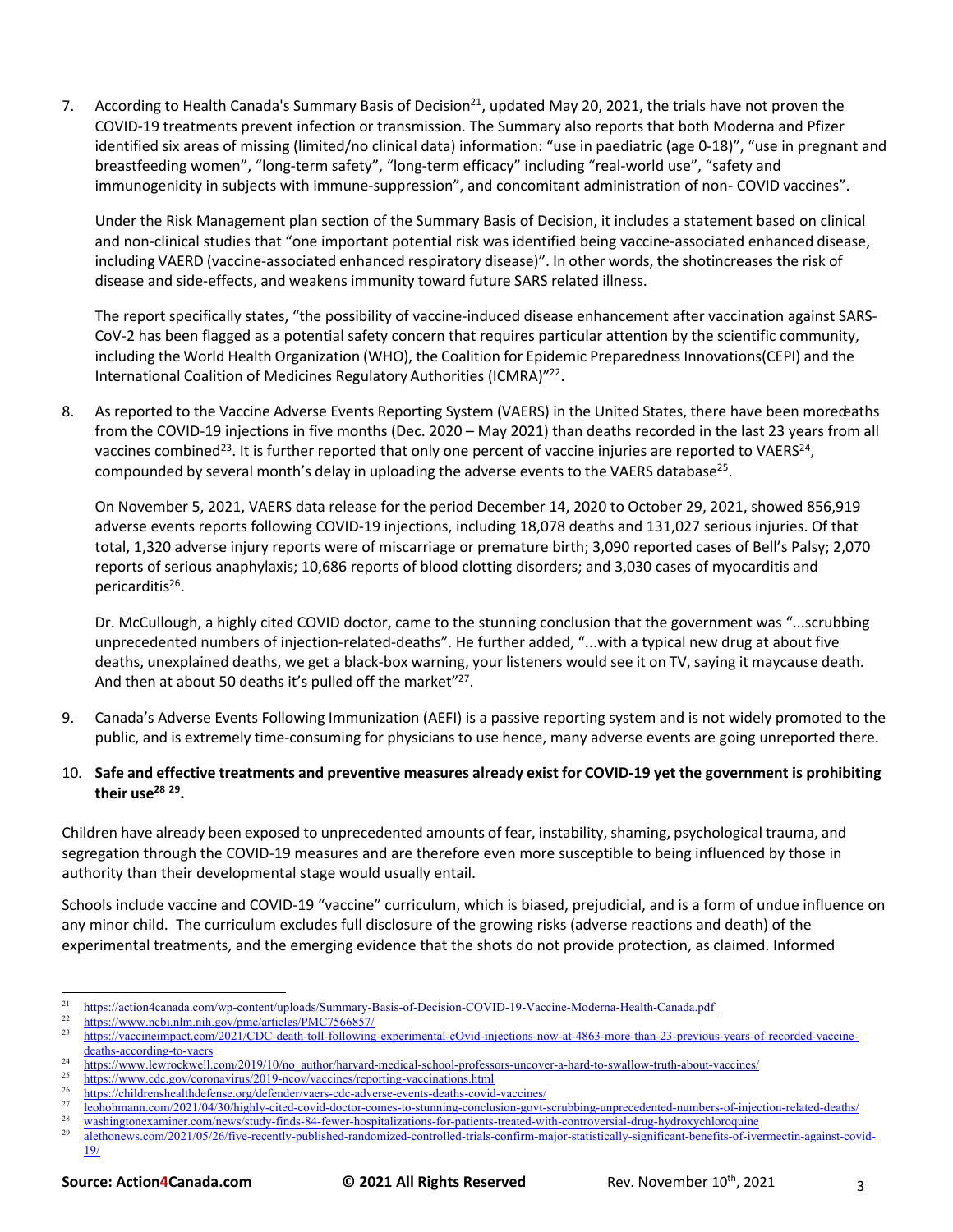consent with FULL disclosure is mandatory and yet, due to lack of research data, "full" disclosure cannot be provided.

Under the *Crimes Against Humanity and War Crimes Act of Canada30*, a crime against humanity means, among other things, murder, any other inhumane act or omission that is committed against any civilian population or any identifiable group and that, at the time and in the place of its commission, constitutes a crime against humanity according to customary international law, conventional international law, or by virtue of its being criminal according to the general principles of law are recognized by the community of nations, whether or not it constitutes a contravention of the law inforce at the time and in the place of its commission. The *Act* also confirms every person who conspires or attempts to commit, **is an accessory after the fact**, in relation to, or councils in relation to, a crime against humanity, is guilty of an offence and liable to imprisonment for life.

Under sections 265 and 266 of the *Criminal Code of Canada*31, a person commits an assault when, without the consentof another person, he applies force intentionally to that other person, directly or indirectly. Everyone who commits an assault is guilty of an indictable offence and liable to imprisonment for a term not exceeding five years, or an offence punishable on summary conviction.

Based on the *Genetic Non-Discrimination Act, Bill S-20132*, it is an indictable offence to force anyone to take an DNA/RNA test or deny any service, employment, or education opportunity to anyone who refuses to take such a test. The punishment is a fine not exceeding \$1,000,000 or imprisonment for a term not exceeding five years, or both.

It is a further violation of the *Canadian Criminal Code*,<sup>33</sup> to endanger the life of another person. Sections 216, 217, 217.1 and 221.

## **Duty of persons undertaking acts dangerous to life**

**Sec. 216:** Everyone who undertakes to administer surgical or medical treatment to another person or to do any other lawful act that may endanger the life of another person is, except in cases of necessity, under a legal duty to have and to use reasonable knowledge, skill and care in so doing.

R.S., c. C-34, s. 198

### **Duty of persons undertaking acts**

**Sec. 217:** Everyone who undertakes to do an act is under a legal duty to do it if an omission to do the act is or may be dangerous to life.

### **Duty of persons directing work**

**Sec. 217.1:** Everyone who undertakes, or has the authority, to direct how another person does work or performs a task is under a legal duty to take reasonable steps to prevent bodily harm to that person, or any other person, arising from that work or task.

#### **Causing bodily harm by criminal negligence**

**Sec. 221**: Every person who by criminal negligence causes bodily harm to another person is guilty of

- (a) an indictable offence and liable to imprisonment for a term of not more than 10 years; or,
- (b) an offence punishable on summary conviction.

Domestically, in the seminal decision of Hopp v Lepp, [1980] 2 SCR 192,<sup>34</sup> the Supreme Court of Canada determinedthat cases of non-disclosure of risks and medical information fall under the law of negligence. Hopp also clarified the standard of informed consent and held that, even if a certain risk is only a slight possibility which ordinarily would not be disclosed, but which carries serious consequences, such as paralysis or death, the material risk must be revealed to the patient.

The duty of disclosure for informed consent is rooted in an individual's right to bodily integrity and respect for patient

 $\frac{30}{\text{https://laws-lois.justice.gc.ca/eng/acts/c-45.9/page-1.htm}}$ <br>31 https://laws-lois.justice.gc.ca/eng/acts/c-46/page-57

https://laws-lois.justice.gc.ca/eng/acts/c-46/page-57.html#docCont

<sup>32</sup> https://www.parl.ca/DocumentViewer/en/42-1/bill/S-201/royal-assent

 $\frac{33}{\text{https://laws-lois.justice.gc.ca/eng/acts/c-46/page-51.html\#docCont}}$ <br> $\frac{34}{\text{https://sec.csclaxum.com/sec.csc/sec.csc/an/item/2553/index do}}$ 

https://scc-csc.lexum.com/scc-csc/scc-csc/en/item/2553/index.do